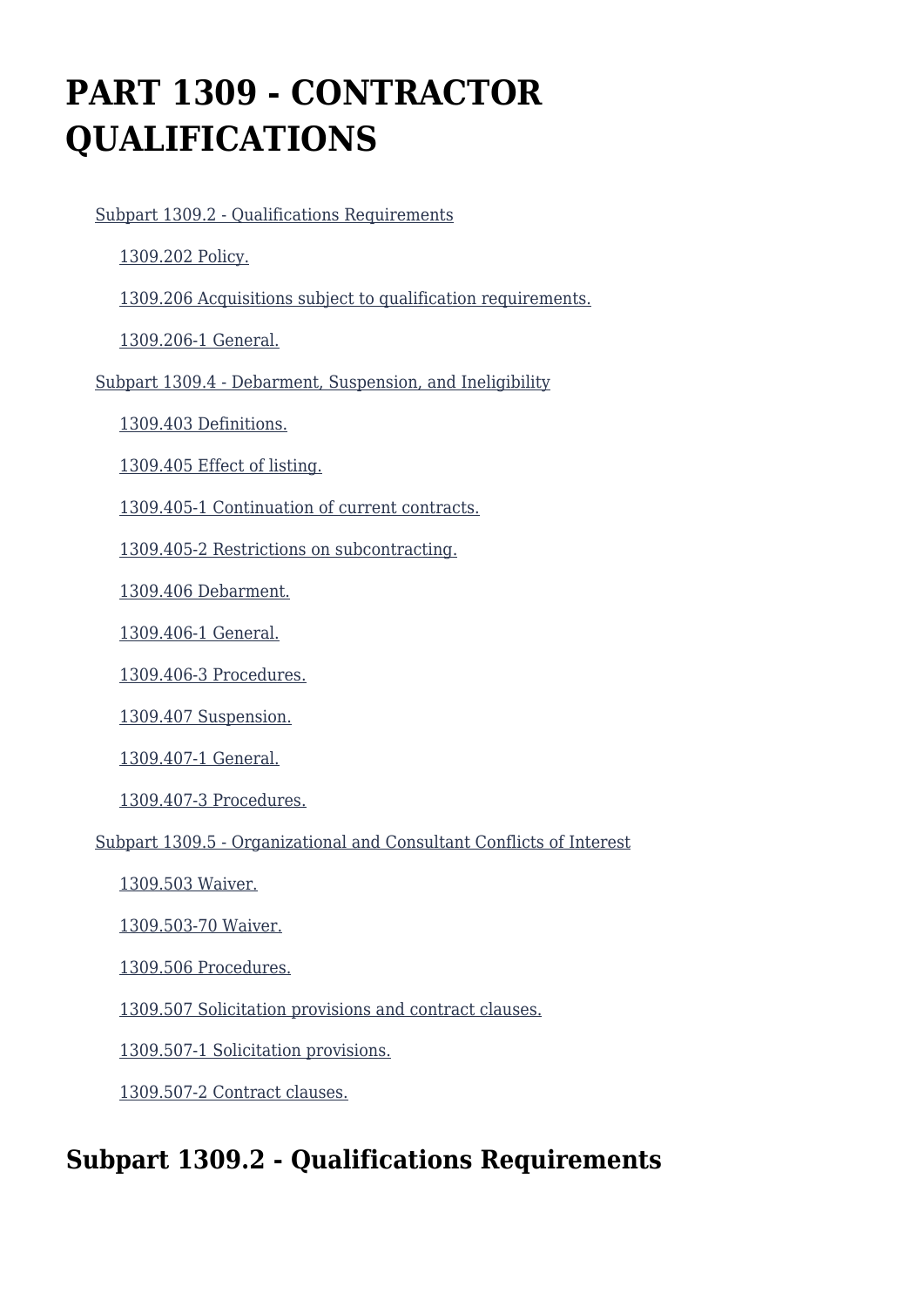# **1309.202 Policy.**

(a) The designee authorized to establish qualification requirements is set forth in CAM 1301.70.

(b) The designee authorized to waive the requirements of FAR 9.202 (a)(1)(ii) through (4) for up to 2 years with respect to the item subject to the qualification requirement is set forth in CAM 1301.70. This waiver authority does not apply to the qualification requirements contained in a qualified product list, qualified manufacturer list, or qualification bidders list.

(c) The designee authorized to approve proceeding with a procurement, rather than delay the award in order to provide a potential offeror an opportunity to demonstrate its ability to meet the standards specified in the qualifications, is set forth in CAM 1301.70.

#### **1309.206 Acquisitions subject to qualification requirements.**

#### **1309.206-1 General.**

When the designee authorized in CAM 1301.70 determines that an emergency exists, or elects before or after award not to enforce a qualification requirement it had established, the qualification requirement may not be thereafter enforced unless the agency complies with FAR 9.202(a).

# **Subpart 1309.4 - Debarment, Suspension, and Ineligibility**

#### **1309.403 Definitions.**

The designees authorized as the Debarring and Suspending Officials are set forth in CAM 1301.70.

#### **1309.405 Effect of listing.**

(a) Contracting officers shall review the Excluded Parties List System (EPLS) listing for contractors after the opening of bids or receipt of proposals and, again, immediately prior to award.

(b) The designee authorized to determine that a compelling reason exists to do business with a debarred/suspended contractor is set forth in CAM 1301.70. This designation does not apply to FAR 23.506(e).

#### **1309.405-1 Continuation of current contracts.**

(a) The designee authorized to direct the discontinuance of a contract or subcontract because of a debarment, suspension or proposed debarment is set forth in CAM 1301.70.

(b) A written determination must be issued by the designee authorized in CAM 1301.70 before the following actions can be taken with a contractor that is debarred, suspended or proposed for debarment: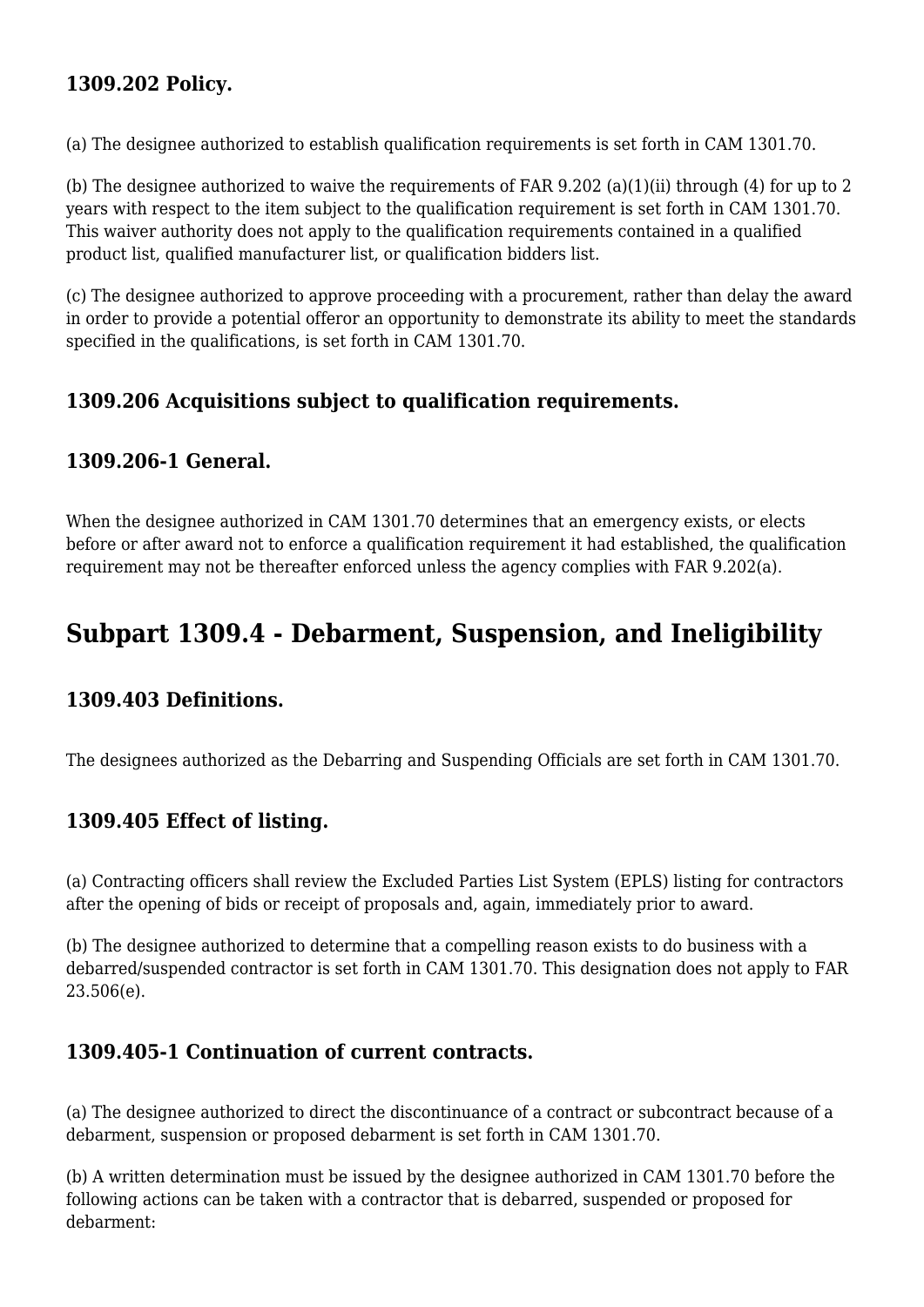(1) Place any orders exceeding the maximum on an indefinite delivery contract;

(2) Place orders under Federal supply schedule contracts, blanket purchase orders or basic ordering agreements; or

(3) Add new work or exercise options that extend the duration of a current contract or order.

# **1309.405-2 Restrictions on subcontracting.**

The designee authorized to provide, in writing, compelling reasons for allowing Government consent to subcontracts with a contractor who is debarred, suspended or proposed for debarment is set forth in CAM 1301.70.

# **1309.406 Debarment.**

#### **1309.406-1 General.**

Debarments and proposed debarments shall be effective throughout the Executive branch of the Government unless the designee authorized in CAM 1301.70 states in writing compelling reasons justifying DOC doing business with the contractor.

#### **1309.406-3 Procedures.**

(a) *Investigation and referral.* DOC employees shall immediately refer any cause that might serve as the basis for debarment through the contracting officer to the debarring official.

(b) *Decision-making process.*

(1) Procedures shall afford the contractor, and any named affiliates, an opportunity to submit information and argument in opposition to the proposed debarment. This may be done in person, in writing or through a representative.

(2) In actions not based upon a conviction or civil judgment, where the contractor's submission raises a genuine dispute over facts material to the proposed debarment, the following procedures will be followed:

(i) Provide the contractor an opportunity to appear with counsel, submit documentary evidence, present witnesses and confront any person the agency presents;

(ii) A transcribed record of the proceeding will be made, unless the agency and contractor mutually agree to waive the requirement for a transcript. This transcribed record is available to the contractor at cost.

(c) *Notice of proposal to debar.* A notice of proposed debarment shall be issued by the debarring official in accordance with FAR 9.406-3(c)

(1) through (7).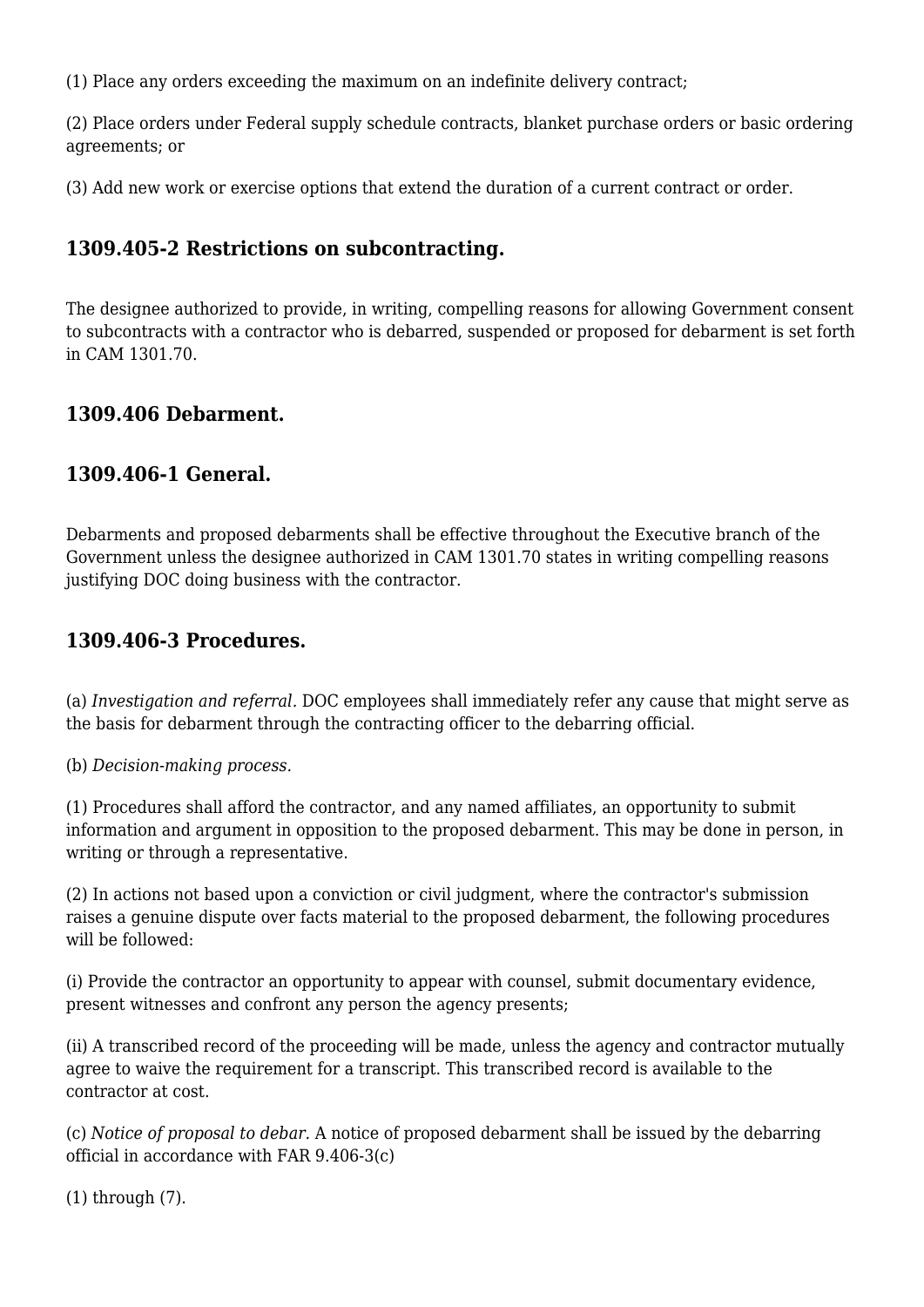(d) *Debarring official's decision.*

(1) For actions based upon a conviction or civil judgment, or when there is no authentic dispute over material facts, the debarring official's decision shall be based on all of the information in the administrative record plus any contractor-submitted data. If there is no suspension in effect, the decision shall be rendered within 30 working days after receipt of any information and argument submitted by the contractor. The debarring official can extend this timeframe for good cause.

(2)

(i) When necessary, written findings of fact shall be prepared as to disputed material facts. The debarring official will utilize the information in the written findings of fact, the data submitted by the contractor plus any other information in the administrative record to develop the decision.

(ii) While the debarring official may refer matters involving disputed material facts to another official for findings of fact, the debarring official can disregard any such findings in whole or in part upon a determination that they are clearly erroneous.

(iii) After the conclusion of proceedings with respect to disputed facts, the debarring official will make a decision.

(3) When the proposed debarment is not based upon a conviction or civil judgment, the reason for debarment must be based on a preponderance of the evidence.

(e) *Notice of debarring official's decision.* FAR 9.406-3(e)

(1) establishes the notification procedures when a debarment has been imposed, while FAR 9.406-3(e)(2) establishes the procedure when a debarment is not imposed.

(f) Procurement counsel shall assist and advise the debarring official at each stage of the decisionmaking process.

# **1309.407 Suspension.**

# **1309.407-1 General.**

Suspensions shall be effective throughout the executive branch of the Government, unless the designee set forth in CAM 1301.70 states in writing compelling reasons for continuing to do business with a suspended contractor.

# **1309.407-3 Procedures.**

(a) *Investigation and referral.* DOC employees shall immediately refer any cause that might serve as the basis for suspension through the contracting officer to the suspending official.

(b) *Decision-making process.*

(1) Procedures shall afford the contractor, and any named affiliates, an opportunity to submit information and argument in opposition to the proposed suspension. This may be done in person, in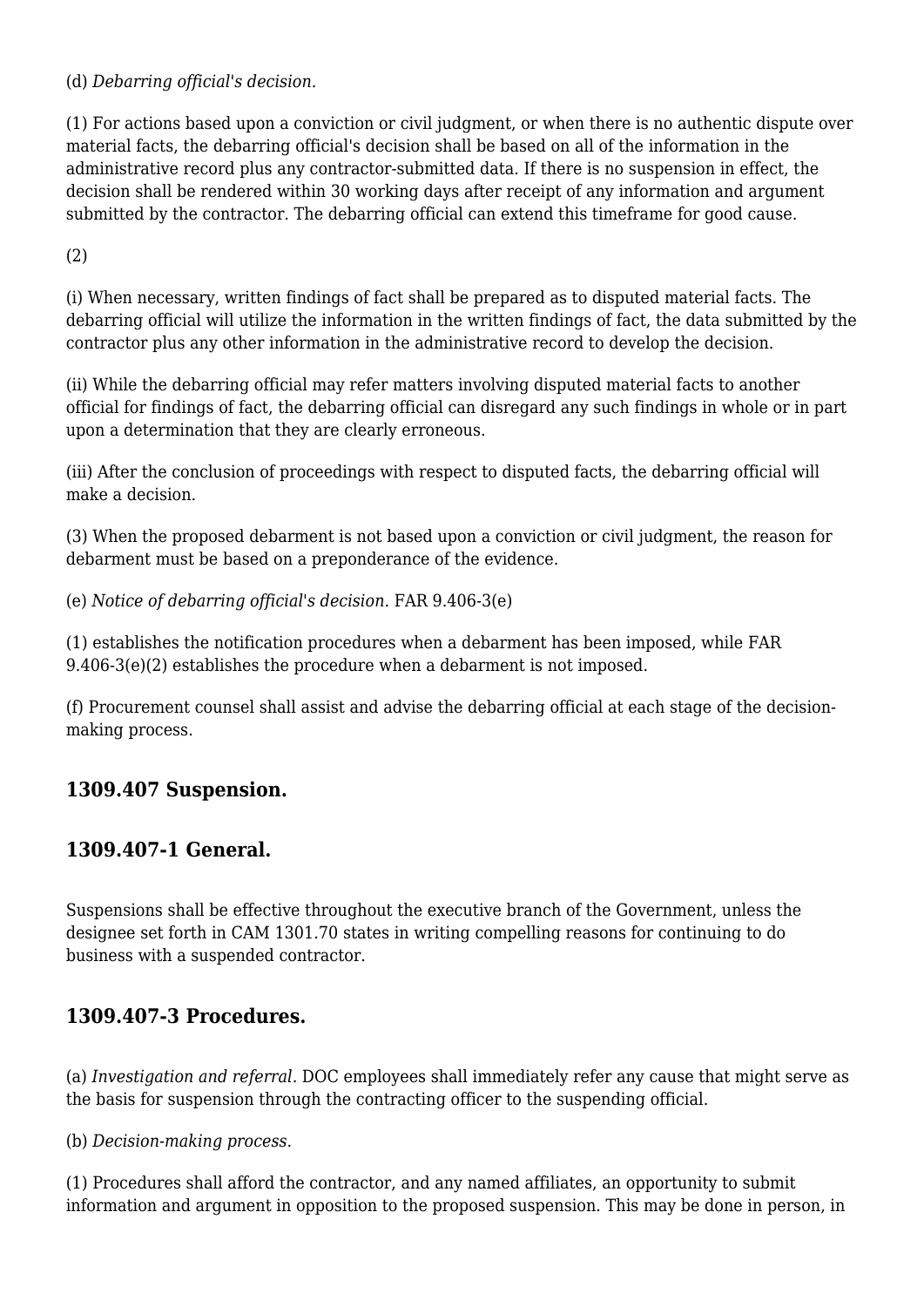writing or through a representative.

(2) In actions not based upon an indictment, where the contractor's submission raises a genuine dispute over facts material to the proposed suspension and if no determination has been made, on the basis of Department of Justice advice, that substantial interests of the Government in pending or contemplated legal proceedings based on the same facts as the suspension would be prejudiced, the following procedures will be followed:

(i) Provide the contractor an opportunity to appear with counsel, submit documentary evidence, present witnesses and confront any person the agency presents;

(ii) A transcribed record of the proceeding will be made, unless the agency and contractor mutually agree to waive the requirement for a transcript. This transcribed record is available to the contractor at cost.

(c) *Notice of suspension.* A notice of suspension shall be issued by the suspending official in accordance with FAR 9.407-3(c)

(1) through (6).

(d) *Suspending official's decision.*

(1) For actions based upon an indictment, when there is no authentic dispute over material facts, in which additional proceedings to determine disputed material facts have been denied on the basis of Department of Justice advice, the suspending official's decision shall be based on all of the information in the administrative record plus any contractor-submitted data.

(2)

(i) When necessary, written findings of fact shall be prepared as to the disputed material facts. The suspending official will utilize the information in the written findings of fact, the data submitted by the contractor plus any other information in the administrative record to develop the decision.

(ii) While the suspending official may refer matters involving disputed material facts to another official for findings of fact, the suspending official can disregard any such findings in whole or in part upon a determination that they are clearly erroneous.

(iii) After the conclusion of proceedings with respect to disputed facts, the suspending official will make a decision.

(3) The suspension may be modified or terminated by the suspending official. However such a decision shall be without prejudice to the subsequent imposition of:

(i) Suspension by any other agency; or

(ii) Debarment by any agency.

(4) The suspending official's decision shall be sent to the contractor and any affiliates involved, in writing, by certified mail, return receipt requested.

(e) Procurement counsel shall assist and advise the suspending official at each stage of the decisionmaking process.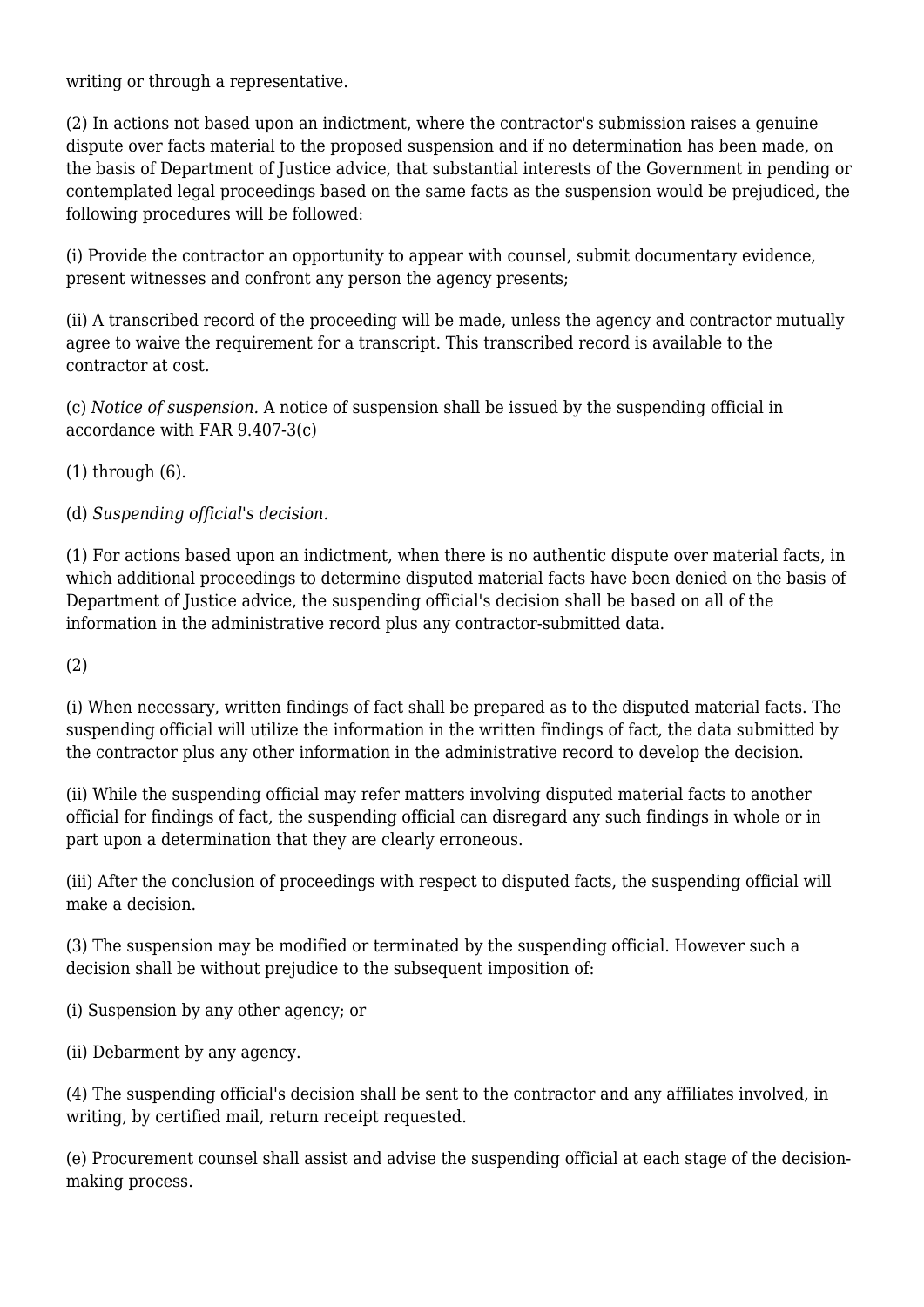# **Subpart 1309.5 - Organizational and Consultant Conflicts of Interest**

# **1309.503 Waiver.**

# **1309.503-70 Waiver.**

(a) The need for a waiver of an organizational conflict of interest (OCI) may be identified by the contracting officer or by a written request submitted by an offeror or contractor. The contracting officer shall review all of the relevant facts and shall refer the matter to the Senior Bureau Procurement Official, who shall make a written recommendation to the Head of Contracting Activity whether a waiver should be granted to allow for a contract award or for continuation of an existing contract.

(b) Criteria for Waiver of OCIs. Issuance of a waiver shall be limited to those situations in which:

(1) The work to be performed under contract is vital to the agency;

(2) There is no party other than the conflicted party that can perform the contract at issue; and

(3) Contractual and/or technical review and supervision methods cannot be employed to mitigate the conflict.

# **1309.506 Procedures.**

The contracting officer shall resolve an actual or potential OCI in a manner consistent with the approval or direction of the designee authorized in CAM 1301.70. If the responsible contracting officer is also the authorized designee in CAM 1301.70, the contracting officer must obtain approval from the Senior Bureau Procurement Official.

# **1309.507 Solicitation provisions and contract clauses.**

# **1309.507-1 Solicitation provisions.**

(a) Insert provision 1352.209-70, *Potential Organizational Conflict of Interest,* substantially as written, in solicitations when the contracting officer determines there is a potential organizational conflict of interest.

(b) Insert the clause with its Alternate I when the contracting officer determines the basic clause should not be modified.

# **1309.507-2 Contract clauses.**

(a) In accordance with FAR 9.507-2, insert clause 1352.209-71, *Limitation of Future Contracting,*